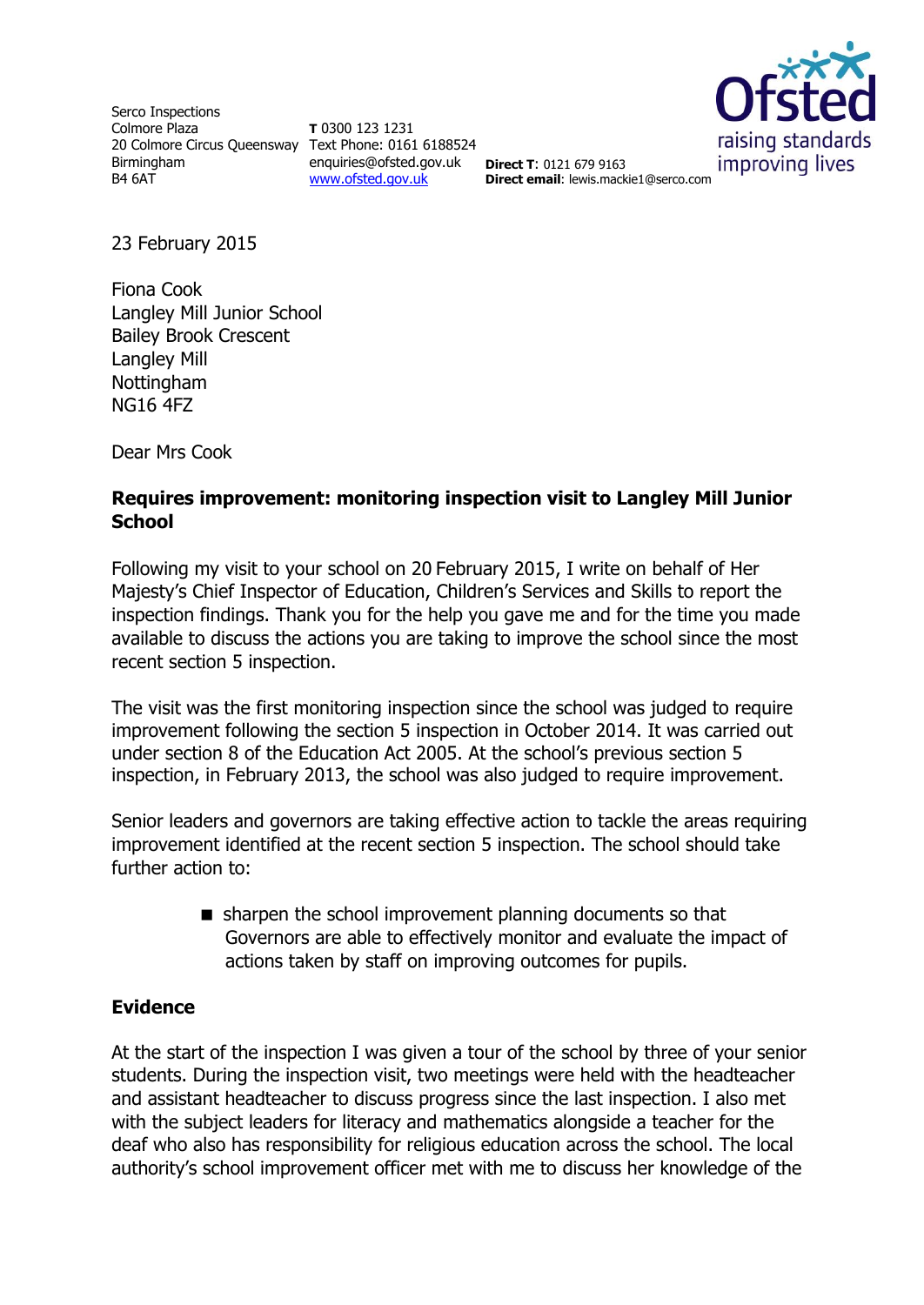

school. A separate meeting was held with one member of the governing body. I conducted a second tour of the school with the headteacher and assistant headteacher during which we looked at a sample of pupils' books. You provided me with school improvement documents which I was able to scrutinise during the visit. I completed a check of the school's single central register of staff suitability checks.

# **Context**

Since the previous inspection one teacher has left the school. Another will leave at Easter. You have replaced these teachers and also increased the number of staff so that an additional class can be created. One teacher is currently completing a phased return to work after a period of absence. The assistant headteacher will shortly be going on maternity leave and you have been proactive in seconding an experienced replacement to work with you during the absence. In order to strengthen leadership you have recently appointed two members of staff into middle management positions.

## **Main findings**

All members of the school community spoken to during my visit expressed their confidence in your ability to lead the school through the improvement journey. Leaders and managers, including governors, and all staff were able to demonstrate a strong sense of moral purpose in their pursuit of making Langley Mill a good or outstanding school.

A revised school improvement plan was put in place immediately after the section 5 inspection in October 2014.

Improving the quality of teaching is rightly your highest priority. You have already demonstrated the success of your work to improve the behaviour of pupils in lessons, to develop teachers' questioning skills and to increase the level of challenge for the most-able pupils. You have clear plans in place to improve the consistency of work undertaken by teaching assistants. We agreed that you will improve the performance management arrangements for these members of staff and that their targets will have an explicit link to improving outcomes for pupils.

At the last inspection you were asked to ensure that teachers understood how to make best use of specialist equipment to support the learning of deaf and hearingimpaired pupils. You have acted without hesitation to make certain all staff have the necessary competencies to do this. During the inspection I observed effective use of such equipment

During my meeting with subject leaders I was provided with an action plan related to improving pupils' achievement in mathematics. This area for improvement was identified at the last inspection and you have started work on weaving the